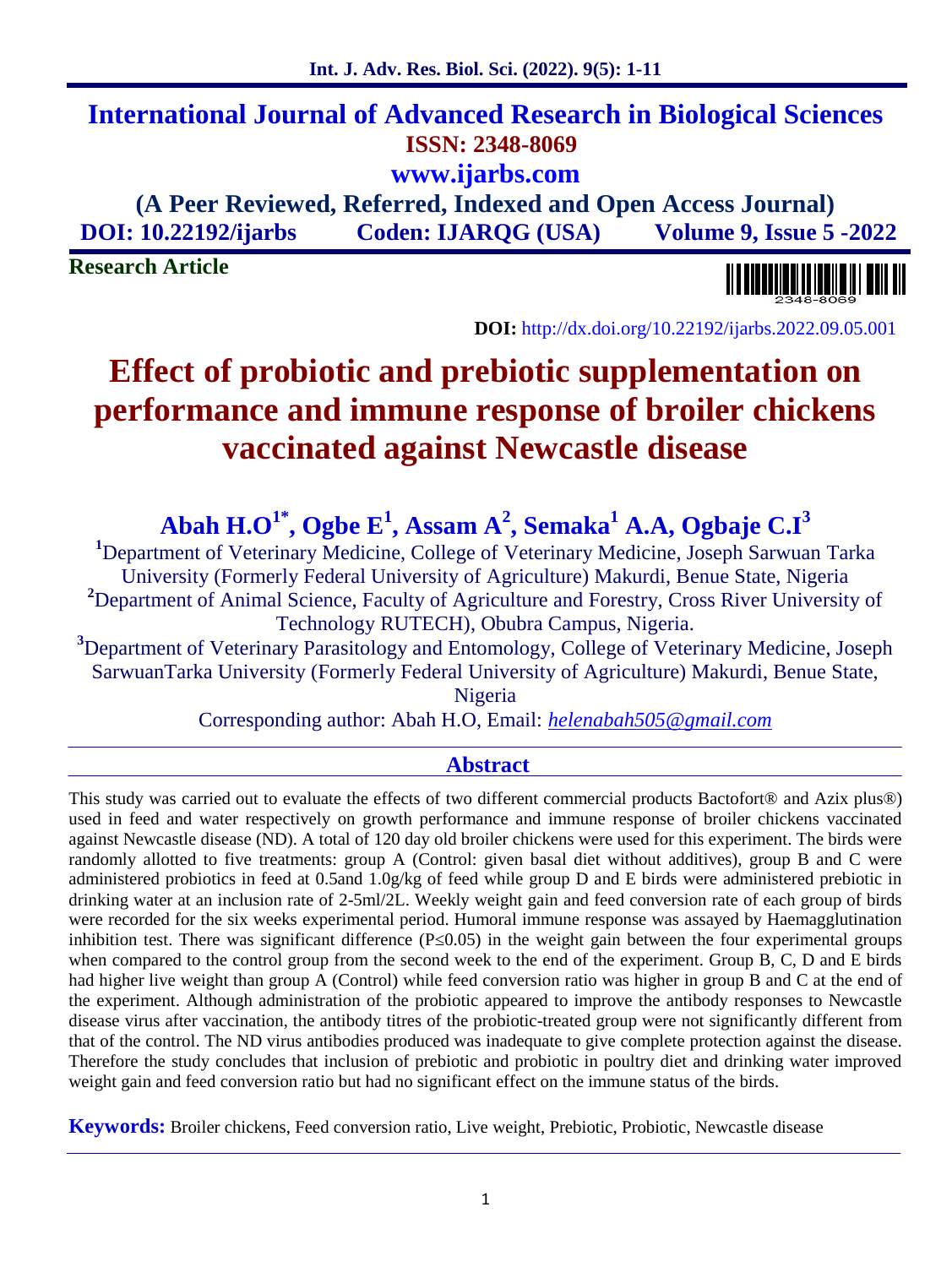## **Introduction**

The poultry sector is believed to contribute up to 25% of the agricultural gross domestic products of the Nigerian economy and currently Nigeria is rated as the leading country in Africa in commercial egg production and the fourth in broiler production (FAO, 2009). Feed additives are products used in animal nutrition for purposes of improving the quality of feed and the quality of food from animal origin and to improve the animal performance and health (Hashemi and Davoodi, 2010). Antibiotics as feed additives have been used for many years in poultry diets (Engberg *et al*., 2000). Due to the potential of bacterial resistance and antibiotic residues in animal products, attempts are being made to replace them with prebiotics and probiotics (Goodarzi and Nanekarani, 2014). These replacement ingredients are claimed to enhance growth and the immune status against all infectious agents (Al-Khalaifah, 2018).

Probiotics are live microbial feed supplements, which beneficially affect the host animal by improving its microbial intestinal food balance (Fuller, 1989). Prebiotics are non-digestible feed ingredients that beneficially affect the host by selectively stimulating the activity of one or a limited number of bacteria in the colon (Gibson and Roberfroid, 1995). Prebiotics influences on intestinal bacteria and immunity of chickens have been reported (Bozkurt *et al*, 2014). The predominant prebiotics tried in chickens include types of oligosaccharides like fructooligo saccharides (FOS), Inulin, mannonoligosaccharides (MOS) and Xylooligosaccharides (Patterson and Burkholder, 2003). In animal production systems, probiotics are frequently used for improving the health status as well as production performance, feed conversion efficiency and immune responses especially in cattle, swine and poultry (Doyle and Erickson, 2006; Willis *et al.,* 2007).

Newcastle Disease is an important viral disease of poultry owing to its wide distribution and high fatality rate. The disease is highly contagious and death can be abrupt and whole flocks can be lost (Eze *et al.,* 2012, Eze and Ike, 2015), either through 100% mortality rates or condemnation of carcasses (Miller *et al.,* 2013). The Office International des Epizooties/world Organization for Animal Health (OIE) regards ND as a notifiable disease (in the list A Group of disease) (Liu *et al.,* 2016). In-feed antibiotics are not directly effective against Newcastle disease virus (NDV), but they may assist in preventing associated production problems. With in-feed antibiotics being controlled or banned, probiotics, particularly those sourced from spices, and probiotics have been investigated as potential alternatives for maintaining seroconversion in poultry vaccinated against NDV (Bansal *et al.,* 2011).

Contemporary biosecurity threats arising from the increasing resistance of pathogens to antibiotics and the accumulation of antibiotics residues in animal products and the environment (Barton, 2000, Snel *et al.,* 2002) elicit a call for a worldwide antibiotic growth promoter (AGP) ban. The use of antibiotics as growth promoters was banned in 2006 by the European Union (Castanon, 2007).

In commercial poultry production, antimicrobial compounds are commonly included in poultry feed by farmers for promoting growth and control of disease (Demir *et al.,* 2005). The search for alternative to antibiotic growth promoters (AGPs) has been intensified following concerns regarding the development of resistant group of pathogenic and opportunistic pathogens and the breakdown of the symbiosis existing between animals and desirable gut flora (Alloui *et al.,* 2014).

Feed efficiency, feed conversion ratio, survival rate and weight gain rate are considered as the main parameters for evaluating effectiveness of non-AGPs in scientific studies, either via comparison with AGPs or using them alone (Olnood*et al.*, 2015 and Zhang *et al.*, 2015)

Supplementation with probiotics and prebiotics can improve the performance of broiler chickens (Bozkurt *et al*., 2014). However, there are still indications that the results of using these products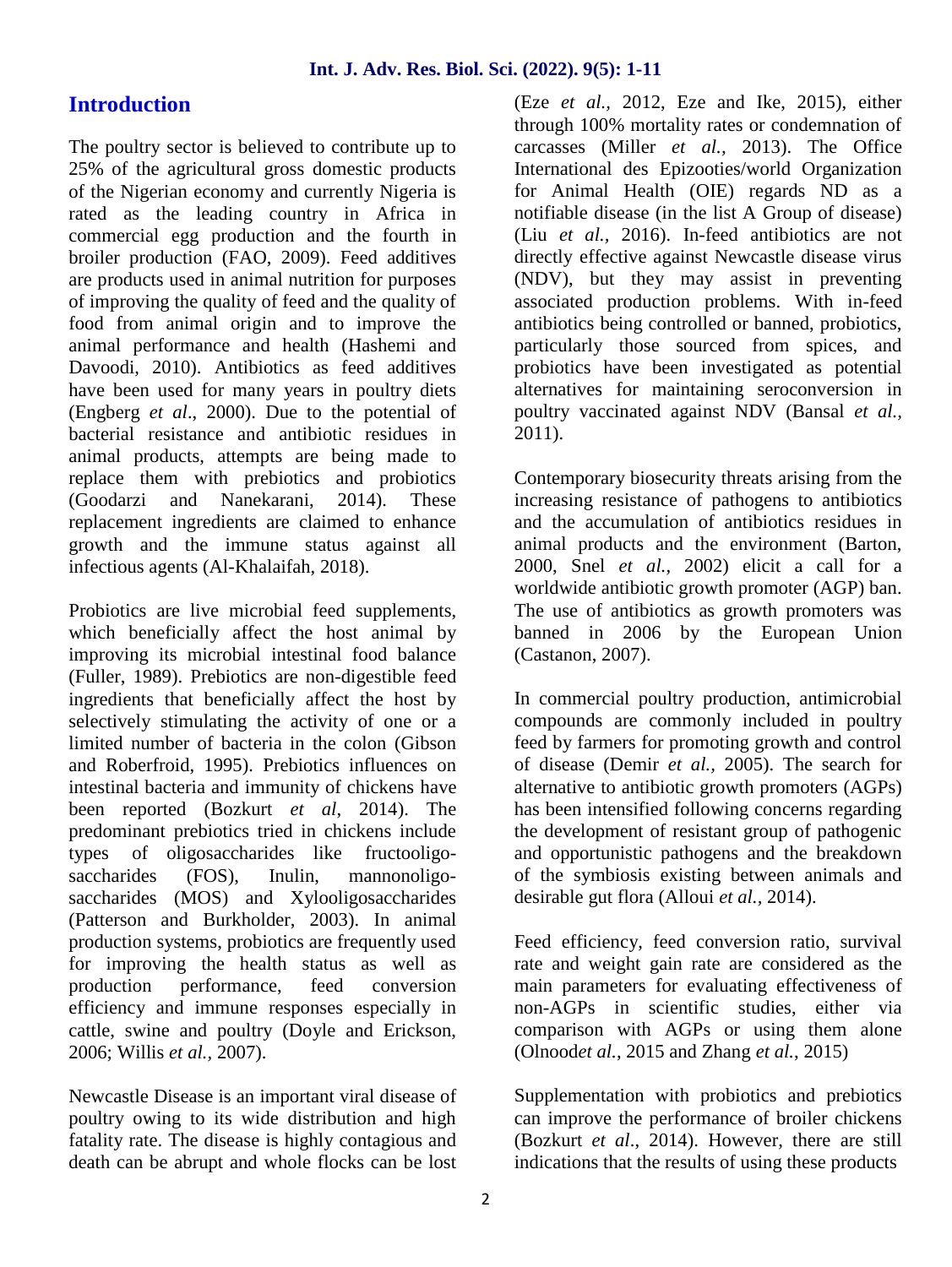in poultry diets are quite inconsistent. Hence, the aim of the current study was to evaluate the effects of probiotic and prebiotic supplementation in broiler diets on performance and immune response of broiler chickens vaccinated against Newcastle disease.

## **Materials and Methods**

#### **Study Location**

This study was carried out in Makurdi the capital of Benue state, Nigeria. The State is located in the North Central Geopolitical zone of Nigeria (NPC, 2006). Makurdi is located in the North Eastern part of Benue state and lies on latitude 7°30'N and longitude 8°35'E. It is located within the flood plain of lower River Benue valley (Tyubee, 2009).

#### **Commercial Products**

Bactofort® probiotics was used, a mixture of feed additive obtained from the combination of dried yeast culture and dried bacterial fermentation products and extracts, containing active dry yeast, yeast culture, *Bacillus subtilis*, dried *Aspergillus oryzae* fermentation extract, and dried *Aspergillus niger* fermentation extract. It was added to the ration in two concentration levels 0.5 and 1 g/kg feed for six successive weeks. Azix  $plus^{(R)}$  a prebiotic containing Sodium chloride, formic acid, propionic acid, Ammonium propionate and other additives was used in drinking water. The water used to prepare the prebiotic treatment each day was non-chlorinated water. The commercial products were used according to the manufacturer instruction.

#### **Experimental Design**

A total of 120 day-old broiler chicks purchased from a commercial hatchery and brooded for two weeks in a deep litter system were used for this experiment. The temperature in the flock was 32°C at the beginning of the experiment and was gradually reduced to between  $21^{\circ}$ C and  $26^{\circ}$ C. The birds were fed with a commercial feed and provided with water ad libitum for the 6 weeks

experimental period and all necessary routine management practices were observed. No antimicrobial agent was applied to the birds. The broiler chicks were divided randomly into five groups (A-E) of 25 and 20 birds each. Probiotic and prebiotic feeding was from the 1st day of age up to 42 days.

Group A: Birds were fed with commercial feeds only with no additive and served as the control. Group B: Birds were administered probiotics in feed at an inclusion rate of 0.5g/kg Group C: Birds were administered probiotics in feed at an inclusion rate of 1g/kg Group D: Birds were administered prebiotics in water at an inclusion rate of 2ml/2L Group E: Birds were administered prebiotics in water at an inclusion rate of 5ml/2L

#### **Assessment of Performance**

During the experiment, birds were weighed weekly and feed intake per pen was recorded at the same time. Feed intake was determined for each repetition as the difference between the amount of feed supplied and the remaining feed at the end of each week. Body weight and body weight gain were calculated as the difference between the final and initial bird weight. Feed conversion ratio (FCR) was calculated as the ratio between feed intake and body weight gain at the end of each week.

#### **Sample Collection**

The birds were vaccinated against Newcastle disease on days 7 and 21 and infectious bursal disease on day 14. Blood samples were collected from the chicks at different intervals between June to August 2021. On day 7 before the first vaccination blood samples were taken from each group to assess the maternal antibody level. Blood samples was also taken at weekly intervals after each vaccination and challenge. About 1-2ml of blood was collected from the wing vein of each bird using 23 gauge sterile hypodermic needle and syringe. Serum was separated after centrifugation at 1000g for 10 min and stored at -20º C until analysis. Hemagglutination inhibition (HI) test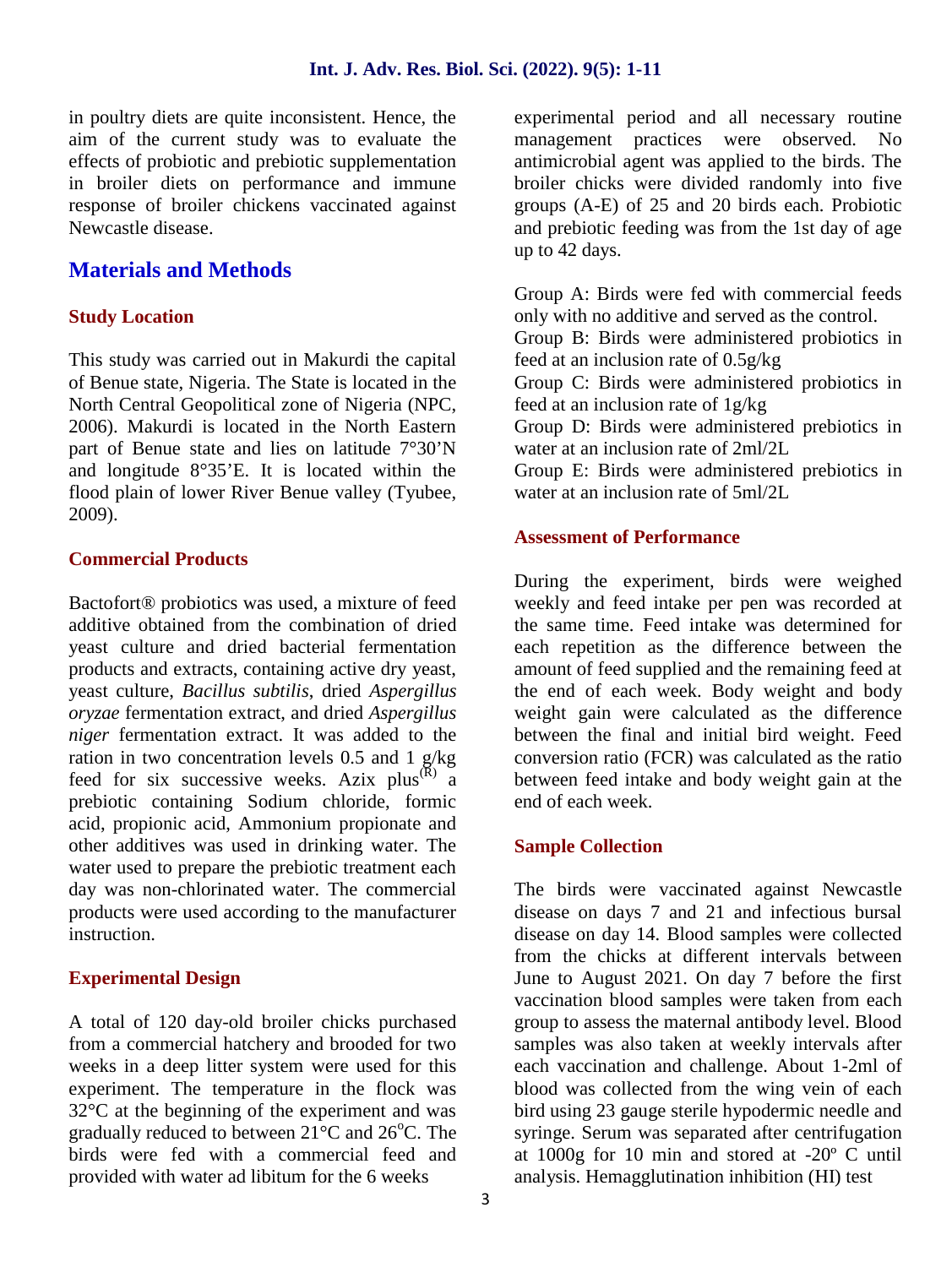was performed on sera and humoral immunity was assessed as antibody production to Newcastle disease virus. A total of 469 sera were collected.

#### **Determination of Newcastle Disease Antibodies**

The serological test was conducted at the National Veterinary Research Institute (NVRI), Vom Plateau State. Haemagglutination (HA) and Haemagglutination inhibition (HI) test were conducted according to the method described in OIE manual, (2012). The Lasota strain of NDV and antibody positive serum obtained from the NVRI, Vom were used as the positive antigen and control serum. Briefly, the 4 HA units of Lasota strain of NDV in equal volume (25 µl) were added to each serum dilution in a V-shaped microtitre plate and incubated at 37°C for 45 min. Thereafter, 1% of chicken RBC in 25 µl volume was added to each well and incubated at 37°C for 15 min. The reciprocal of the last serum dilution showing inhibition of hemagglutination of the 4 HA units of the NDV was considered as the HI antibody titre of the serum  $(\log_2$  value of HI titre).

#### **Challenge Experiment**

The birds were challenged two weeks after the second dose of ND vaccine. One vial of the lyophilized NDV Kudu 113 strain with a titre of  $10^{7.6}$ /0.1ml was diluted with 9 ml of sterile phosphate buffer saline (PBS). A sterile hypodermic needle was used to inject 0.2ml of the challenge virus intramuscularly to the breast muscle of the birds. Clinical signs and mortality were recorded daily.

#### **Data Analysis**

All data obtained from the experiment were subjected to Analysis of Variance (ANOVA) using SPSS 20 software (SPSS Inc. IL, USA).Significant difference between control and treatment means were separated using Duncan Multiple Range Test, p value 0.05 was considered significant.

## **Results**

The result of the average body weight gain and FCR of all the experimental birds are presented in

(Table 1). There was no statistical significance difference in the body weight gain among the five experimental groups in the first three weeks (p 0.05). However, there was statistical significance difference in the fourth to sixth week (p 0.05). The body weight gain of broiler birds in group B and C was significantly higher than group D and E compared to the control which had lower weight (Table 1). There was no significant difference in feed consumption between the treatment groups and the control but there was statistical significance difference in the feed conversion ratio (p 0.05) between the experimental groups and the control (Table 1). However, the FCR of the four treatment groups was lower than that of the control group, birds in groups B and C fed probiotics in feed had higher FCR than groups D and E which were given prebiotics in drinking water (Table 1).

Serum antibody titre for maternal immunity against NDV in the first week of age was significantly high across all the groups with (71.0%) of birds having protective HI antibody titre of 4Log2and (29.0%) were non-protected against ND (Table 2). The overall result of the HI antibody test showed that (76.8%) of the birds were not protected and (23.2%) were protected against Newcastle disease (Table 2). The reported protective antibody titre for ND vaccines are HI 4Log2 (OIE, 2000) with reference to conventional ND vaccine designed for intensively reared commercial chickens. The results showed that 2 weeks after the first vaccination at 3 weeks of age, there was increase in antibody titre across all the groups when compared with the control group, group C had the highest HI titre followed by group E and B (Figure 1). Two weeks after the second vaccination at 5 weeks of age, results showed that majority of the birds in groups B, C and D had low antibody titre  $L$ -3Log2 with only few birds in group B having antibody titre ≥4Log2 which was considered protective (Figure 2). Significant influence on the immune response to ND virus through supplementation in feed and water was observed. The HI antibody titre did not differ significantly (p 0.05) among the different treatment groups till the 14 and 21 days post vaccination. However, the titre started decreasing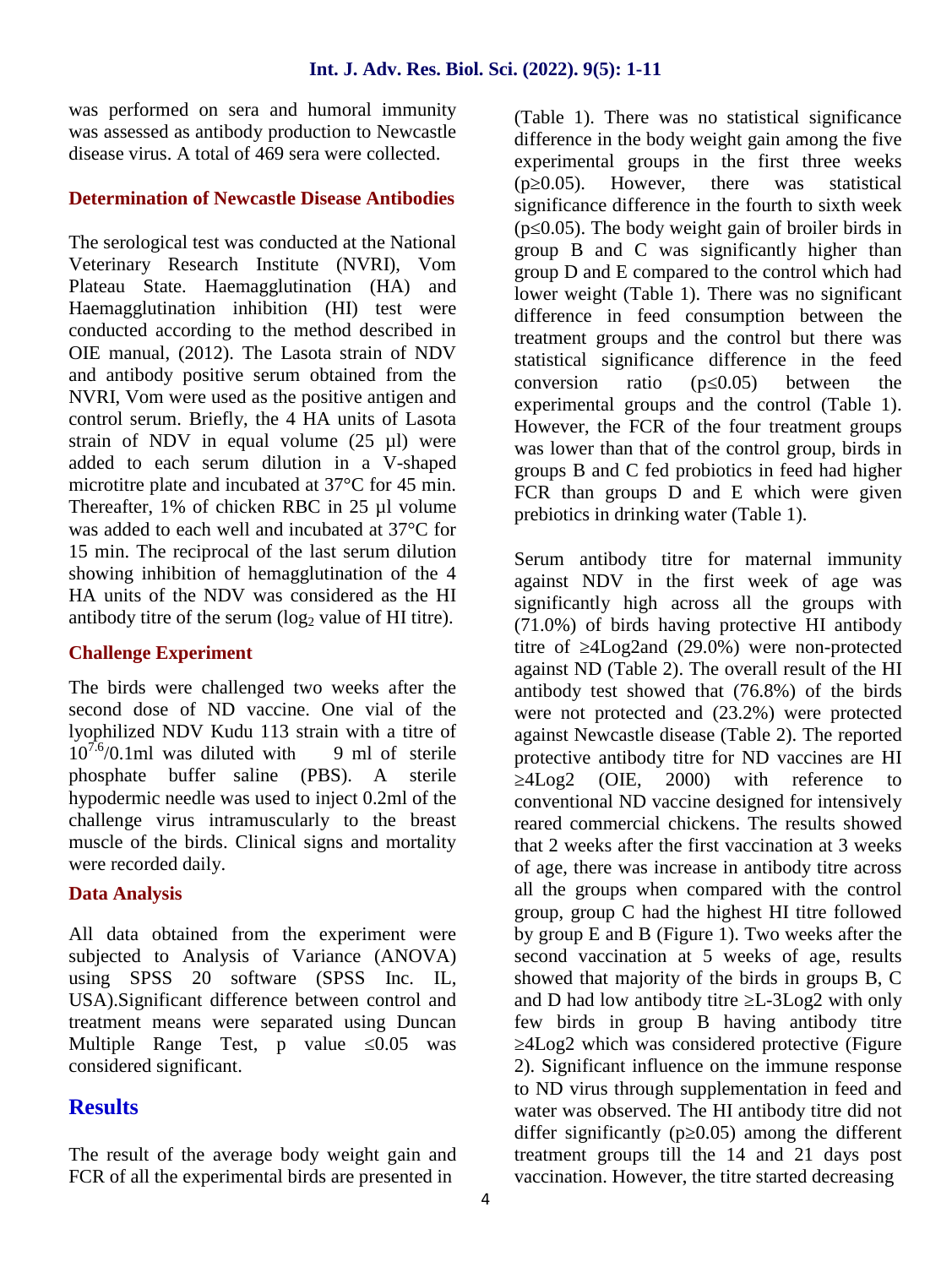in all the treatment groups, and this trend continued until the birds were challenged at 5 weeks of age (Table 2).

The result after challenge of the experimental birds showed that the highest mortality was recorded in group C (96%) and group E (80%) with an overall mortality of 74% (Table 3).

## **Table 1: Effect of probiotic and prebiotic on live body weight (**Mean ±SEM**) and feed conversion ratio (FCR) in broiler chickens.**

| Age(days)      | <b>Index</b>     | $\mathbf{A}$                 | B                       | $\mathbf C$                    | D                            | E                            |
|----------------|------------------|------------------------------|-------------------------|--------------------------------|------------------------------|------------------------------|
| $\overline{7}$ | Live body weight | $0.29 \pm 0.64^a$            | $0.45 \pm 0.69^b$       | $0.46 \pm 0.50^b$              | $0.45 \pm 0.69^b$            | $0.46 \pm 0.68^b$            |
| 14             | <b>FCR</b>       | 1.38                         | 1.27                    | 1.25                           | 1.21                         | 1.20                         |
|                | Live body weight | $0.54 \pm 0.19^a$            | $0.80 \pm 0.82^b$       | $0.83 \pm 0.54^b$              | $0.75 \pm 0.69^b$            | $0.81 \pm 0.94^b$            |
| 21             | <b>FCR</b>       | 1.46                         | 1.35                    | 1.35                           | 1.28                         | 1.25                         |
|                | Live body weight | $1.24 \pm 0.15^{\text{a}}$   | $1.44 \pm 1.12^b$       | $1.41 \pm 1.12^b$              | $1.40 \pm 1.60^b$            | $1.40 \pm 1.11^b$            |
|                | <b>FCR</b>       | 1.55                         | 1.40                    | 1.40                           | 1.30                         | 1.28                         |
| 28             | Live body weight | $1.42 \pm 0.93$ <sup>a</sup> | $1.70 \pm 0.12^b$       | $1.70 \pm 1.20$ <sup>b/c</sup> | $1.64 \pm 0.99$ <sup>c</sup> | $1.60 \pm 1.04$ <sup>c</sup> |
|                | <b>FCR</b>       | 1.70                         | 1.56                    | 1.55                           | 1.44                         | 1.40                         |
| 35             | Live body weight | $1.60 \pm 0.73$ <sup>a</sup> | $2.10 \pm 1.34^b$       | $2.30 \pm 1.30^c$              | $2.13 \pm 1.20^c$            | $1.90 \pm 0.97$ <sup>c</sup> |
|                | <b>FCR</b>       | 1.85                         | 1.78                    | 1.75                           | 1.70                         | 1.71                         |
| 42             | Live body weight | $1.74 \pm 0.82$ <sup>a</sup> | $2.43 \pm 0.90^{\circ}$ | $2.70 \pm 1.30$ <sup>d</sup>   | $2.42 \pm 0.80$ <sup>c</sup> | $2.02 \pm 0.93^b$            |
|                | <b>FCR</b>       | 2.24                         | 2.05                    | 2.04                           | 1.95                         | 1.92                         |

\*SEM=standard error or means

In each row, means with different superscript letters are significantly different (P 0.05)

#### **Table 2 Newcastle disease antibody titre after vaccination and challenge of experimental birds**

| Age (Weeks)  | Non protected $(\% )$<br>$1-3Log2$ | Protected $(\% )$<br>4Log2 | <b>Total</b> |
|--------------|------------------------------------|----------------------------|--------------|
|              | 9(29.0)                            | 22(71.0)                   | 31(100)      |
| 2.           | 99(88.4)                           | 13(11.6)                   | 112(100)     |
| 3.           | 66(62.9)                           | 39(37.1)                   | 105(100)     |
| 4.           | 94(94.9)                           | 5(5.1)                     | 99(100)      |
| 5.           | 92(98.9)                           | 1(1.1)                     | 93(100)      |
| 6.           | 0(0.0)                             | 29(100)                    | 29(100)      |
| <b>Total</b> | 360(76.8)                          | 109(23.2)                  | 469(100)     |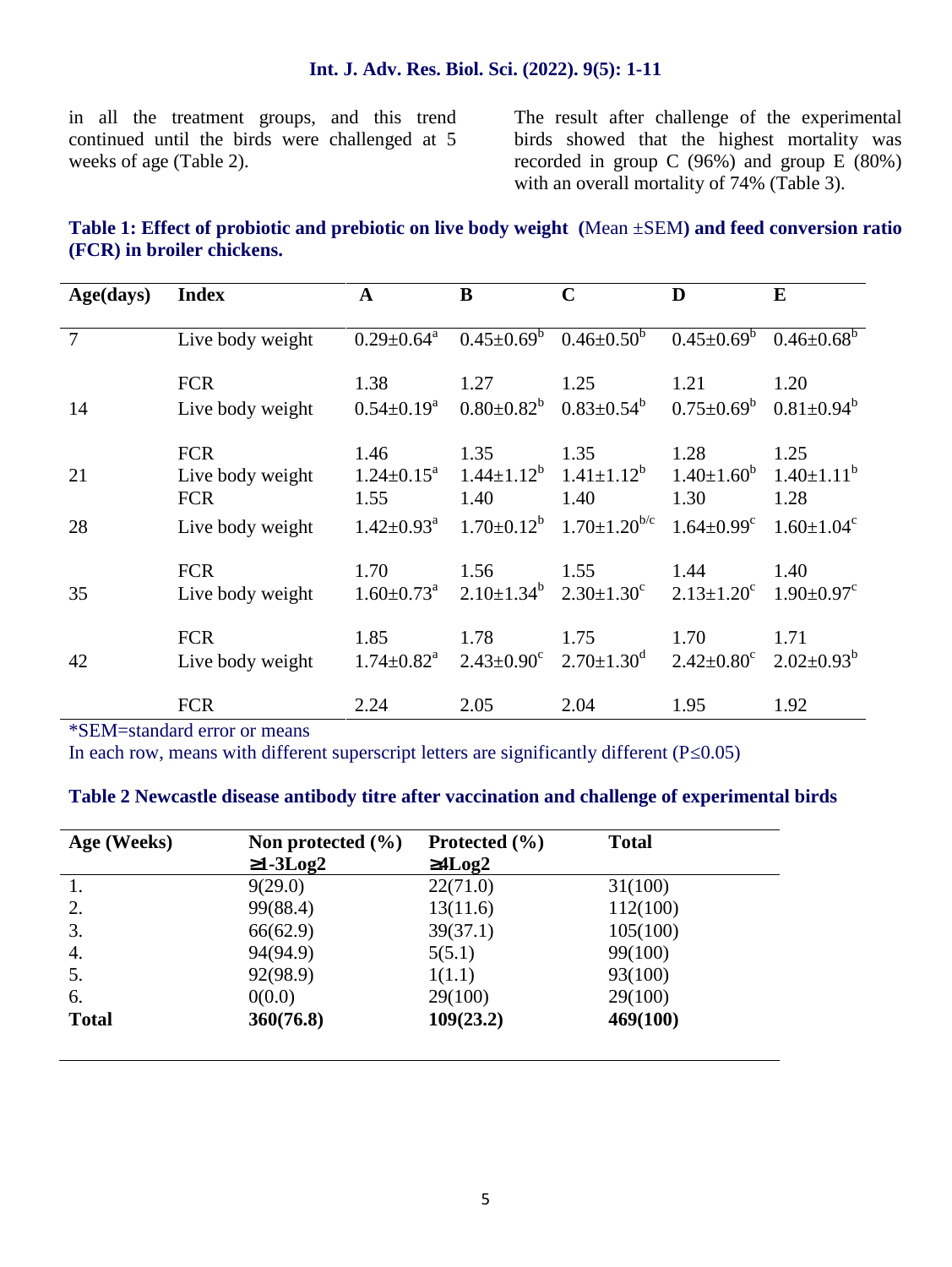## **Int. J. Adv. Res. Biol. Sci. (2022). 9(5): 1-11**

|  | Table 3: Mortality rate according to groups after challenge with Kudu 113 NDV |  |
|--|-------------------------------------------------------------------------------|--|
|  |                                                                               |  |

| Group        | <b>Total</b><br>number per | No.<br>after       | dead No. survived Percentage<br>after challenge mortality $(\% )$ |      |
|--------------|----------------------------|--------------------|-------------------------------------------------------------------|------|
|              | unit                       | challenge<br>virus | virus                                                             |      |
| А            | 25                         | 15                 | 10                                                                | 60.0 |
| В            | 25                         | 18                 |                                                                   | 72.0 |
|              | 25                         | 24                 |                                                                   | 96.0 |
|              | 20                         | 12                 | 8                                                                 | 60.0 |
| E            | 20                         | 16                 | 4                                                                 | 80.0 |
| <b>Total</b> | 115                        | 85                 | 30                                                                | 74.0 |



**Fig.1:** Antibody titre of experimental birds at 3 weeks



**Fig.2:** Antibody titre in experimental birds at 5 weeks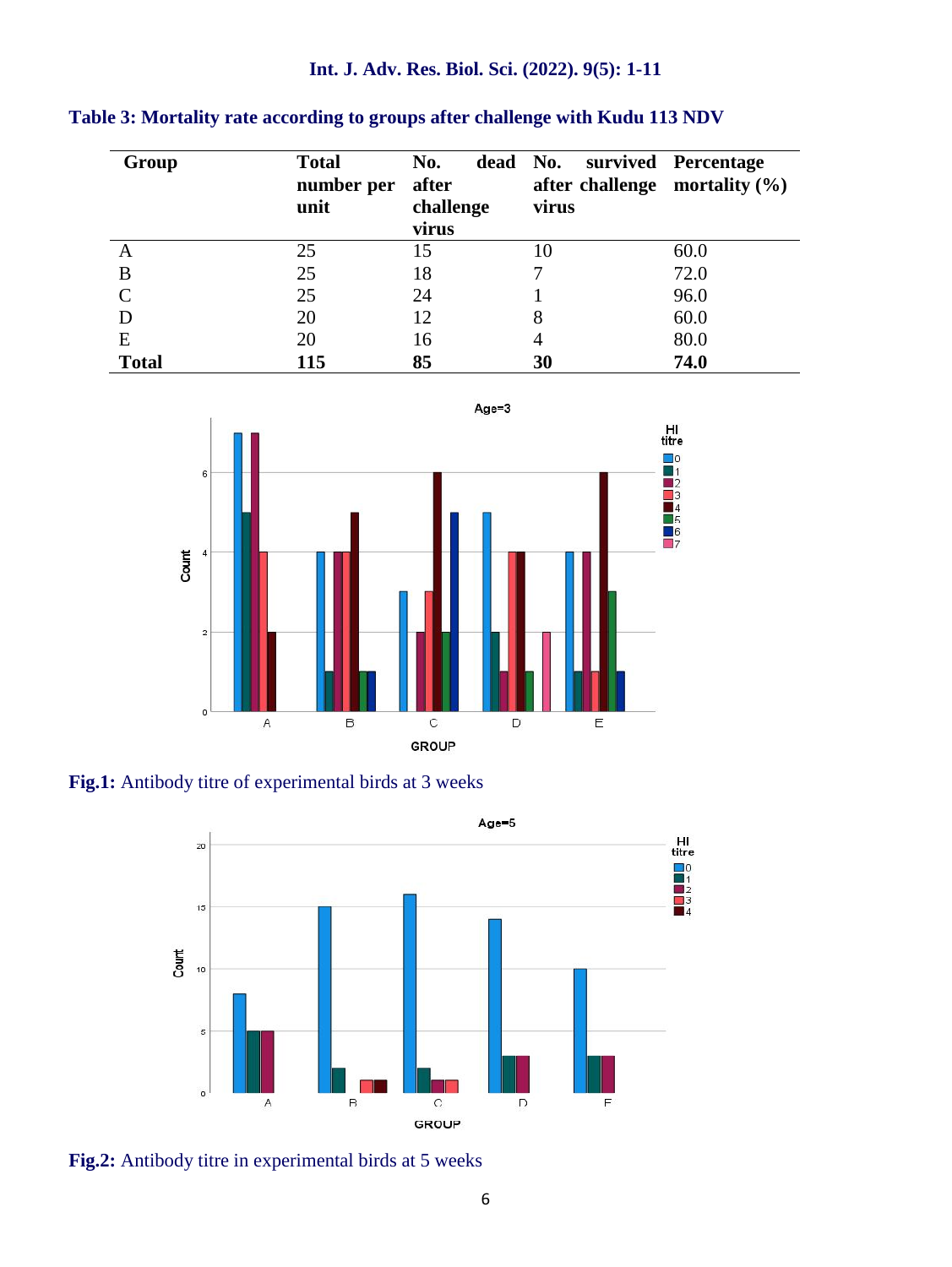## **Discussion**

The results of this study showed a significant improvement in the weight gain of the birds fed titres probiotic and prebiotic. This finding supports the results of Panda *et al.* (2006) and Talebi *et al.* (2008) that probiotics improved broiler performance. Weight gain in poultry production is a function of the feed conversion rate of the individual bird that makes up the flock and this can be affected by many other factors including the gut health. Probiotics have been reported to improve gut health by preserving the beneficial bacteria of the gastrointestinal tract (GIT) which play important role in nutrient metabolism and absorption throughout the GIT (Oluwayinka*et al*., 2020).

The result of the feed intake was low in both the treatment group and the control birds. This observation is similar to previous report by Zhang and Kim (2014) that the addition of probiotics did not have any significant effect on feed intake of broiler chickens. The inability of the probiotic to improve feed intake may be due to its taste or flavor, also Yang *et al*. (2008) reported that feed additives could affect nutrient utilization of birds. On the other hand, there are reports that supplementation of the diet with probiotic, significantly improved the feed intake in broiler chickens (Odefemi, 2016). It was also reported that the mixture of probiotics when administered creates a favourable micro flora in the gut of birds through competitive exclusion such as competition for adhesion site and nutrient with pathogenic microorganism thereby enhancing the uptake and utilization of available nutrients and reported invariably improving live weight and feed conversion ratio of the birds (Nilson *et al.,* 2004). Similarly, Murshed and Abudabos (2015) found that dietary inclusion of probiotic and prebiotic had beneficial effects on body weight gain and feed conversion ratio.

The reported protective antibody titre for ND vaccines are HI 4Log2 (OIE, 2000) with reference to conventional ND vaccine designed for intensively reared commercial chickens. The ND antibody titre levels of all the treatment groups were found higher than that of the control group. The percentage of vaccinated birds with HI  $4Log2$  showed the highest increase (37.1%) at three weeks of age. The antibody titre peak in this study was achieved at 21 days after the first dose of the vaccine. This is similar to the findings of Rahman *et al.* (2004) that HI antibody titres attain the peak between 2 and 3 weeks after ND vaccination. Flock immunity reported by Van Boven *et al*. (2008) as the only means to prevent the transmission of NDV when  $\geq 85\%$  of vaccinated birds have antibody titres of  $\geq$  3log2 was not achieved in this study. Prior to challenge at five weeks of age, the percentage dropped with none of the groups having percentage mean HI antibody titre sufficient to protect the birds from challenge. High level of HI antibody titre due to the feeding of probiotic and prebiotic in broilers was reported by several authors (Mahdavi *et al*., 2013; Srinvas *et al*., 2015). The primary function of the immune system is to identify and eliminate pathogens (Waititu *et al*., 2014), and this may be enhanced by administering probiotics that stimulate the local immune system (Fuller, 1989). The most likely reasons for the increase in antibody titer in the present study might be due to the competitive exclusion of pathogens through competition of receptor sites, production of volatile fatty acids that are inhibitory of certain enteric pathogens or stimulation of host innate immune response (Gaggia *et al*., 2010). Reports from (Cross, 2002) indicated that some probiotic could stimulate a protective immune response sufficiently to enhance resistance to microbial pathogens. Similarly, Haghighi *et al.* (2005) that probiotic-treated birds had significantly more serum antibody than the birds that were not treated with probiotics. The gut and its resident microbiota play an essential role in shaping the immune system (Nover and Huffinagle, 2004). The report by Mountzouris (2007) failed to show improvement in the overall broiler humoral status at systemic level in response to probiotic supplementation. Higher anti-NDV antibody titre as a result of feed supplementation with probiotics have also been reported by Chughtai *et al*. (2015). However, a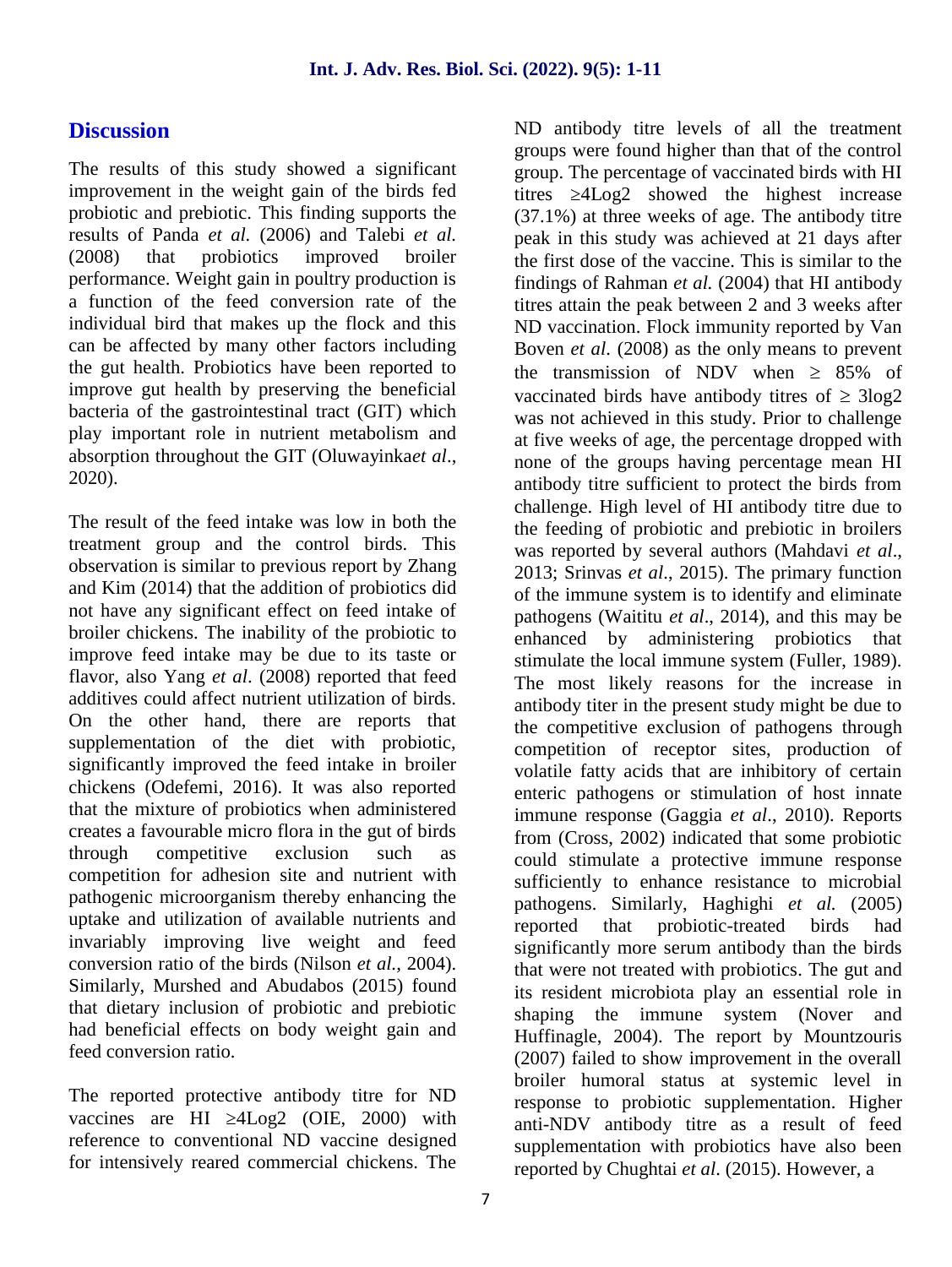recent report by Shirisha *et al*. (2017) suggested that there was no significant influence on anti- NDV antibody titre with probiotic supplement. Manafi *et al.* (2018) reported that the inclusion of a commercial preparation of S. boulardii in the feed of broilers improved antibody titres against NDV. According to this trial, the best immune result was obtained when the probiotic was used at a concentration of 100 g/ton.No significant differences in mortality rate was found between probiotic and prebiotic fed and the control group in this study. This result is in disagreement to the findings of Lalev *et al*. (2011), and Arpasova *et al*. (2012); who observed that probiotics increases resistance to infectious diseases and reduces risk of mortality caused by the presence of infectious diseases. The study carried out by Al-Sultan *et al*. (2016) showed that poultry that were supplemented with probiotics had a higher antibody response to ND vaccine compared to those whose feed were supplemented with organic acids or prebiotics as well as the control. They observed a reduction in mortality by 6.66% compared to the control.

## **Conclusions and Recommendations**

Inclusion of dietary prebiotic and probiotic supplementation of broiler feed and water improved the weight gain and feed conversion ratio. Feed supplements used in this study stimulated humoral immune response of vaccinated birds to produce some additional amount of antibodies but the NDV antibodies produced was inadequate to give complete protection against Newcastle disease. Further studies are needed to identify eventual differences among the commercially available prebiotics and probiotics in each country, determine their optimum level of inclusion in broiler ration as well as the immune-modulatory effects of feed and water supplementation with these products

## **Acknowledgments**

The authors acknowledge the technical support of staff of the Department of Veterinary Medicine, Joseph SurwuanTarka University Makurdi.

We appreciate support from Dr. I. Shittu and staff of the Regional Laboratory for Avian Influenza and Transboundary Animal Diseases, NVRI Vom, Nigeria.

## **Conflict of Interest**

The authors declare that they have no competing interests.

## **References**

- Al-Khalaifah, H.S. 2018. Benefits of probiotics and/or prebiotics for antibiotic-reduced poultry. Poult. Sci. 97(2018): 588-593.
- Alloui, N.M., Agabou, A., Alloui, N. 2014. Application of herbs and phytogenic feed additives in poultry production-a review. Global Journal of Animal Scientific Research. 2(3):234-243.
- Arpasova, H., Hascik, P., Kacaniova, M., Branislav, G. 2012. The Effect of Preparation enriched with selenium on performance parameters of laying hens. Animal Science and Biotechnologies. 45 (1): 16 - 23.
- Al-Sultan, S.I., Abdel-Raheem, SM., El-Ghareeb, W.R., Mohamed, M.H.A. 2016. Comparative effects of using prebiotic, probiotic, synbiotic and acidifier on growth performance, intestinalmicrobiology and histomorphology of broiler chicks. Japanese Journal of Veterinary Research. 64 (2): S187- S195.
- Bansal, G.R., Singh, V.P., Sachan, N. 2011. Effect of probiotic supplementation on the performance of broilers. Asian Journal of Animal Science. 5:277-284.
- Barton, M.D. 2000. Antibiotic use in animal feed and its impact on human health. Nutr. Res. Rev. 13:279-299.
- Bozkurt, M., Aysul, N., Kucukyilmaz, K., Aypak, S., Ege, G., Catli, A.U., Cınar, M. 2014. Efficacy of in- feed preparations of an anticoccidial, multienzyme, prebiotic, probiotic, and herbal essential oil mixture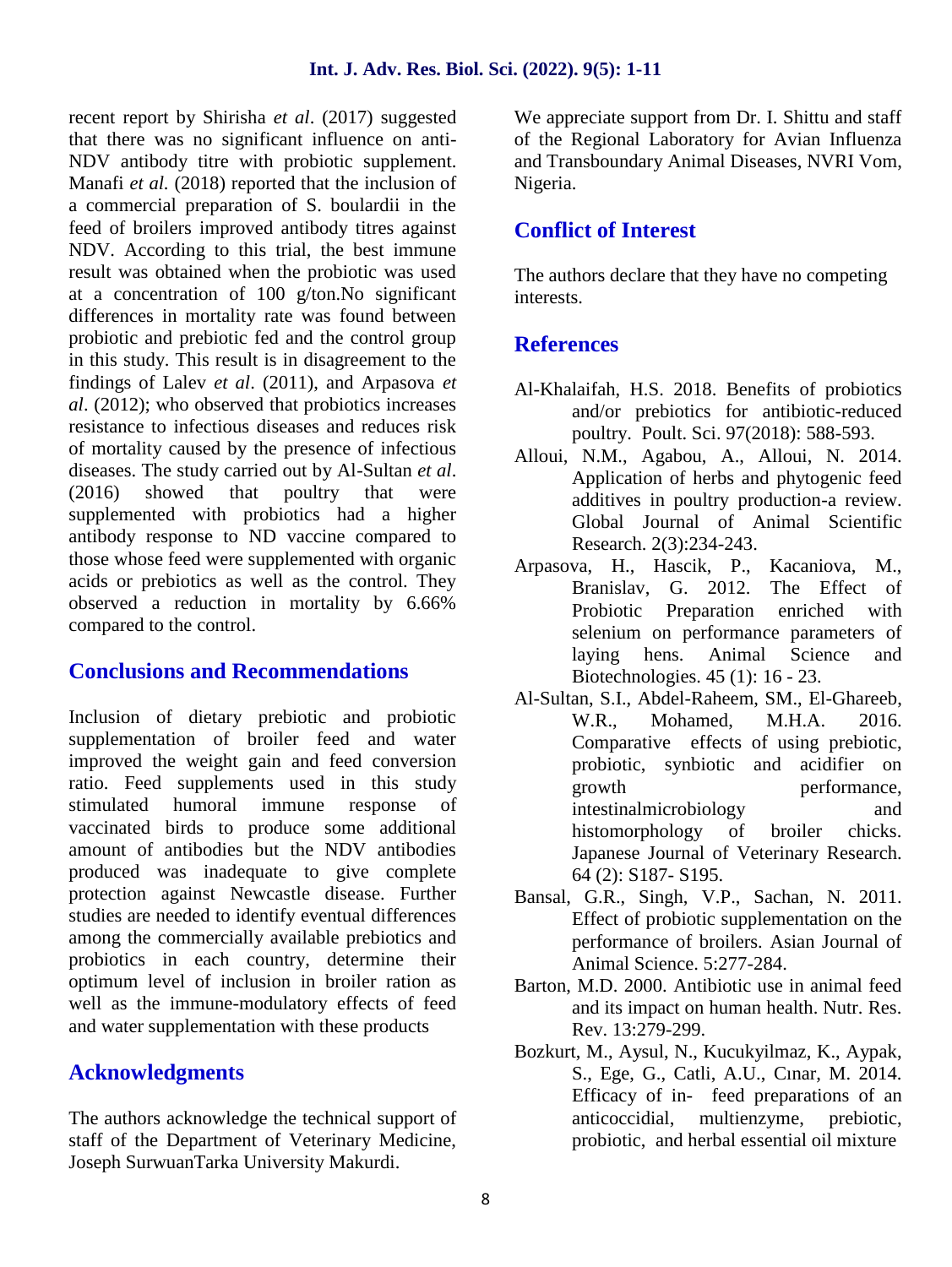in healthy and Eimeria spp.- infected broilers. Poult. Sci. 93(2): 389-399.

- Castanon, T. 2007. History of the use of antibiotics and growth promoters in European poultry feeds. Poult. Sci. 86 (2007): 2466-2471.
- Chughtai, S.A., Khan, A.R., Hussain, S., Iqbal, S. 2015. Effect of multistrain probiotic on immune response and growth of broilers vaccinated against Newcastle disease. Pakistan Journal of Science. 67 (3): 225- 229.
- Cross, M.L., Mortensen, R.R., Kudsk, J., Gill, H.S. 2002. Dietary intake of Lactobacillus rhamnosus HN001 enhances production of both Th1 and Th2 cytokines in antigen primed mice. Medical Microbiology and Immunology. 191(1): 49-53.
- Demir, E., Senay, S., Ozcan, M.A., Suicmez, M. 2005. The use of natural feed additives as alternative to an antibiotic growth promoter in broiler diet. Archiu fur Geflugelkunde 69(3):110-116.
- Doyle, M.P., Erickson, M.C. 2006. Reducing the carriage of food borne pathogens in livestock and poultry. Poult.sc. 85:960- 973.
- Engberg, R.M., Hedemann, M.S., Leser, T.D., Jensen, B.B. 2000. Effect of zinc bacitracin and salinomycin on intestinal microflora and performance of broilers. Poult, Sci. 79:1311- 1319
- Eze, C.D., Okwor, C.E., Okoye, J.O.A., Onah, D.N., Shoyinka, S.V.O. 2012. Effects of moringaOleiferamethanolic leaf tract on the morbidity and mortality of chickens experimentally infected with Newcastle disease virus (Kudu 113) strain. Journal medicinal plants Research 6(27):1-7.
- Eze, L.A., Ike, A.C. 2015. The serological status for Newcastle disease in local chickens of live bird markets and household in Nsukka, Enugu state, Nigeria. Nigerian Journal of microbiology. 29:3096-3104.
- FAO, 2009. Food and agricultural organization of the United Nations. Guidelines for the evaluation of probiotics in food. Available at:

ftp;//ftp.fao.org/es/esn/food/wgreport2.pdf

- . Fuller, R. 1989. Probiotics in man and animals. Journal of Applied Bacteriology. 66: 365- 378.
- Gaggia F, Mattarell P, Biavati B (2010). Probiotics and prebiotics in animal feeding for safe food production. Int. J. Food Microbiol. 141(1):15-28.
- Gibson, Roberfroid M. 1995. Dietary modulation of the human coloniemicrobiota: Introducing the concept of prebiotics. J. Nut. 125(1995): 1401-1412.
- Goodarzi, M., Nanekarani, S. 2014. Effect of onion extract in drinking water on performance and carcass traits in broiler chickens. In: 2014 International Conference on Agricultural and Biosystem Engineering. IERI Procedia, 8: 107 – 112.
- Hagighi, H.R., Gong, J., Gyles, C.L., Hayes, M.A., Sanei, B., Parvizi, P., Gisavi, H., Chanber, J.R., Sharif, S.2005. Modulation of antibody-mediated immune response by probiotics in chicken. Chin. Diagn. Lab. Immunol. 12:1387-1392.
- Hashemi, S.R., Davoodi, H. 2010. Phytogenics as new class of feed additive in poultry industry. J. Anim. Vet. Adv. 9 (17): 2295- 2304.
- Lalev, M., Oblakova, M., Hristakieva, P., Minceva, N., Ivaniva, I. 2011. Investigation of dietary probiotic effects on productive traits in broiler breeders ArchivaZootechnica. 14(2): 57 - 65.
- Liu, J.J., Kong, I.I., Zhang, G.C., Jaya,Kody, L.N., Kim, H., Xia, P.F., Kwak, S., Sung, B.H., Sohn, J.H., Walukiewicz, H.E., Rao, C.V., Jin, Y.S. 2016. Metabolic engineering of probiotic *Saccharomyces boullardii*. Applied and Environmental microbiology. 82:2280-2287.
- Mahdavi, S., Zakeri, A., Mehmannavaz, Y., Nobakht, A. 2013. Comparative study of probiotic,acidifier, antibiotic growth promoters and prebiotic on activity of humoral immune and performance parameters of broiler chickens. Iran. J. Appl. Anim. Sci. 3(2): 295-299.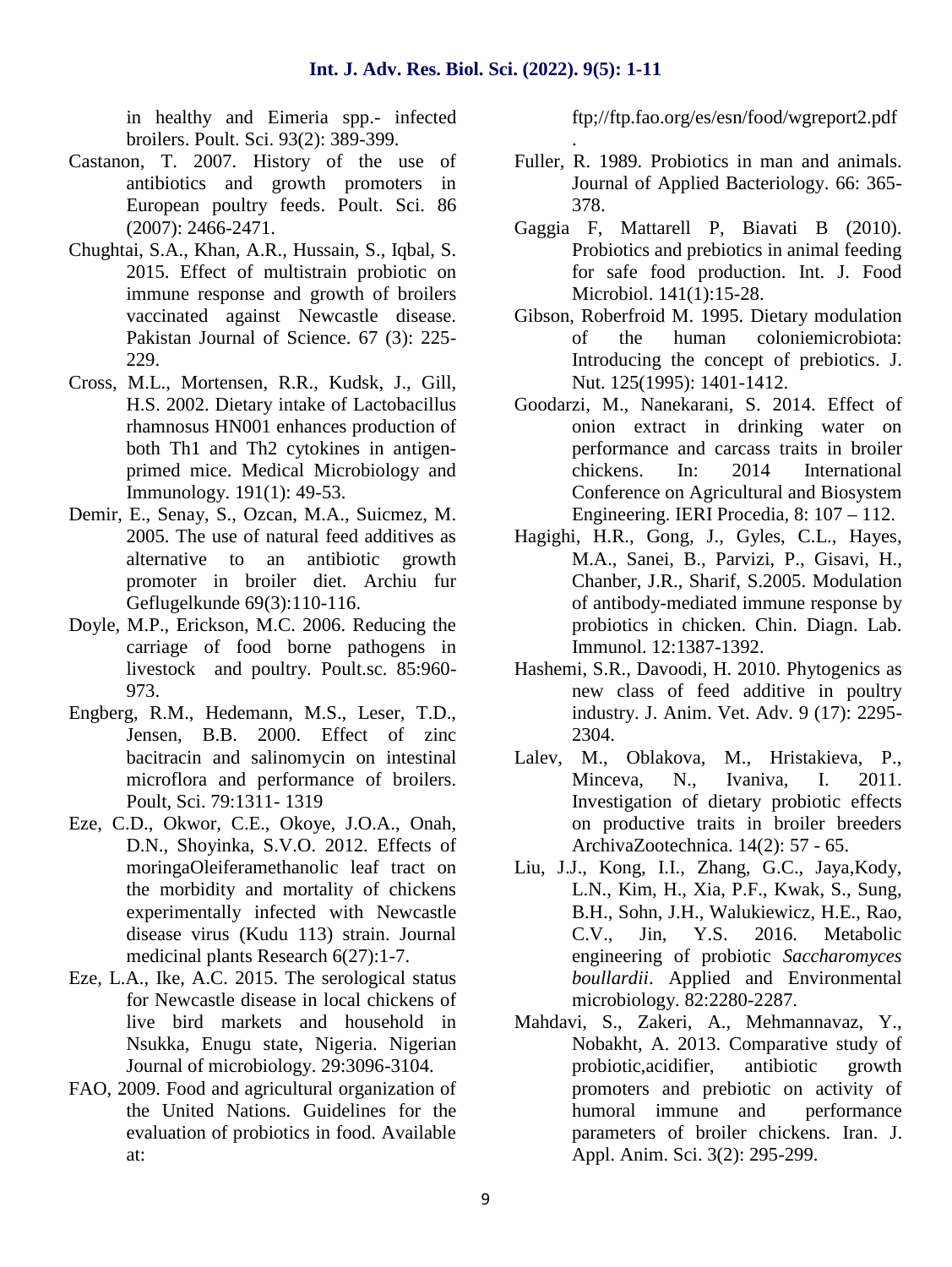- Manafi, M., Hedayati, M., Mirzaie, S. 2018. Probiotic Bacillus species and Saccharomyces boulardiiimprove performance, gut histology and immunity in broiler chickens. South African Journal of Animal Science. 42 (2): 379-389.
- Miller, P.J., Koch, G., Suarez, D. 2013. Newcastle disease, other paramyxoviruses and avian metapneumovirus infections, In: Swayne DE, Glisson JR, Mcdovgald LR, Nolan IK, Suarez DL, Nair V (Eds) Disease of poultry, 13th ed., pp. 250-377(Ames IA: Black well publishing).
- Murshed, M.A., Abudabos, A.M. 2015. Effects of the dietary inclusion of a probiotic, a prebiotic or their combinations on the growth performance of broiler chickens, Rev. Bras. Ciênc. Avíc., 17: 99- 103.
- Mountzouris, K.C., Tsirtsikos, P., Kalamara, E., SchaEzmayr, G., Fegeros, K. 2007. Evaluation of the efficacy of a probiotic containing Lactobacillus, BifidoLactobacterium, Enterococcus, and pediococcus strains in promoting broiler performance and modulating cecalmicroflora competition and metabolic activities. Poult. sci. 86:309-317.
- National Population Commission (NPC), 2006. Annual abstract of Statistics, 2007. Federal Government economic reforms and governance project (ERGP), 23.
- Nilson, A., Peralta, J.M.F., Miazzo, R.D. 2004. Use of brewers (*S. cerevisae*) to replace part of the vitamins mineral premix in finisher broiler diets. XXII World Poultry Congress, Istanbul, Turkey.
- Nover, M.C., Huffnagle, G.B. 2004. Trends Microbiol. 12:562-568.
- Odefemi, T. 2016. Performance response and carcass characteristics of broilers fed dietary antibiotics, probiotics and prebiotics. European Journal of Agriculture and Forestry Research 4(1):  $27 - 36$
- Office International Des Epizootics (OIE), 2000. Newcastle disease, Manual of Standards for Diagnostics Tests and Vaccines. 2000:104-124.
- Office International Des Epizootics (OIE), 2012. Newcastle disease. In: Manual of diagnostic tests and vaccines for terrestrial animals. 2012: 555–574.
- Olnood, C.G., Beski, S.S.M., Iji, P.A., Choct, M. 2015. Delivery routes for probiotics: Effects on broiler performance, intestinal morphology and gut microflora. Animal Nutrition. 1(3):192–202.
- Oluwayinka, E.B., Oni, O.O., Biobaku, N.A, Kadri, O.Y., Omoshaba, E.O., Adewole, O.A., Oluwayinka, O. G. 2020. Persistence of passive immunity against some important viral diseases and feed conversion in chickens fed diet supplemented with probiotic. Nig. J. Anim. Prod. 47(4):83 – 91.
- Panda, A., Ramarao, S., Raju, M., Sharma, S. 2006. Dietary supplementation of probiotic Lactobacillus sporogenes on performance and serum biochemico-lipid profile of broiler chickens. The Journal of Poultry Science. 43: 235-240.
- Patterson, J.A., Burkholder, K.M. 2003. Application of probiotics and probiotics in poultry production. Poult. sci. 82:627-631.
- Rahman, M.B., Rahman, M.M., Rahman, M., Kabir, S.M.L., Nazir, K.H.M.N., Amin, M.M. 2004. Efficacy of V4HR newcastle disease (V4HR-ND) vaccine in broiler birds in Bangladesh. Int J Poult Sci. 3(5): 365-368.
- Schneitz, C.E., Koivunen,Tuunainen P., Valaja, J. 2016. The effects of a competitive exclusion product and two probiotics on Salmonella colonization and nutrient digestibility in broiler chickens. Journal of Applied Poultry Research. 25(3): 396-406.
- Shirisha, R., Krishnadaida, R.M.V.L.N., Reddy, S.S., Reddy, V.R. 2017. Effect of dietary supplementation of probiotic (problend) on immune status, biochemical profile and E. coli counts in commercial broiler chicken. Journal of Animal Research 7 (4): 717-721.
- Snel, J., Harmsen, H.J.M., Van der Wielden, P.W.J.J., Williams, B.A. 2002. Dietary strategies toinfluence the gastro-intestinal microflora of young animals, and its